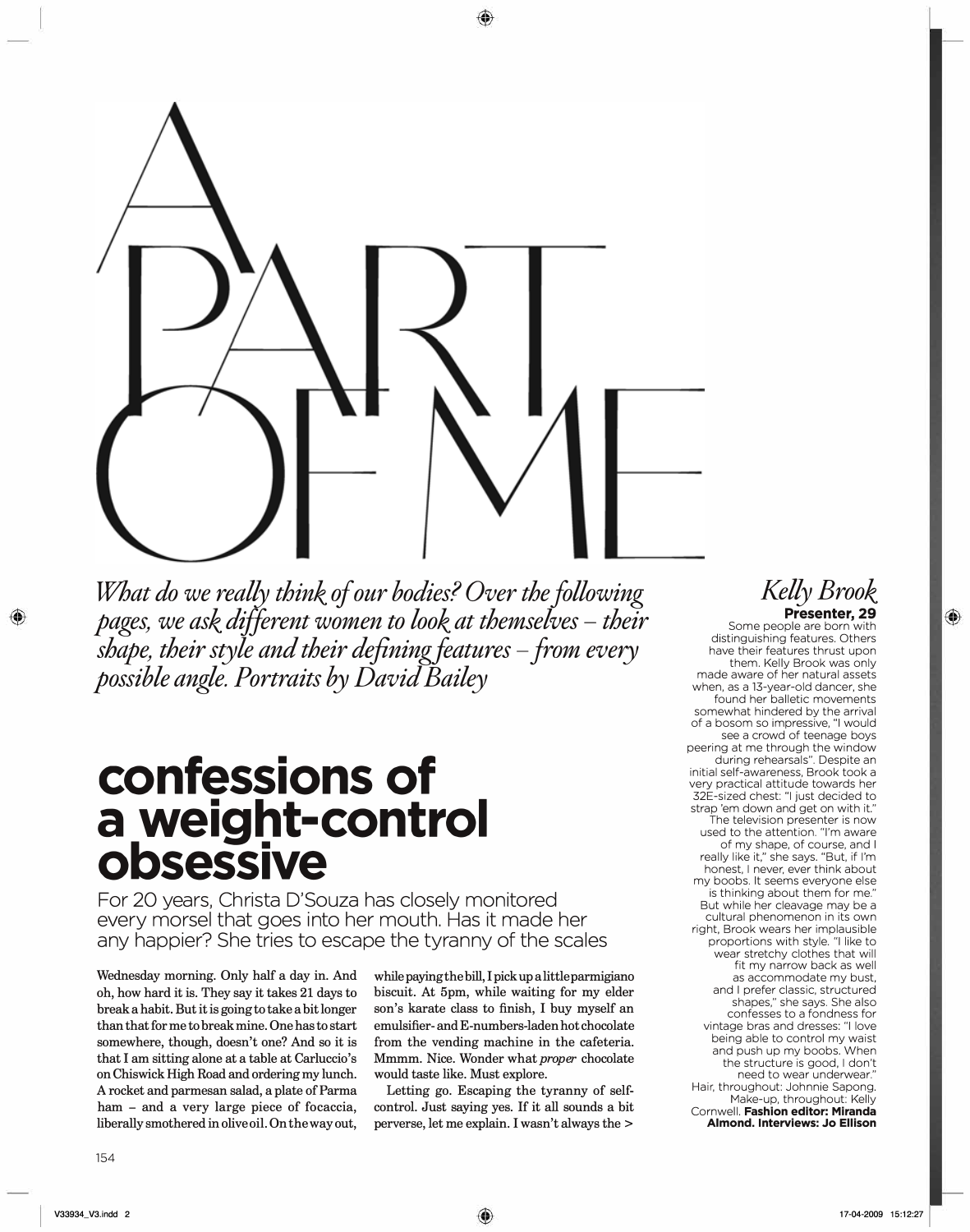ms everyone <mark>else</mark> is thinking about them for me" "I never, ever think abo

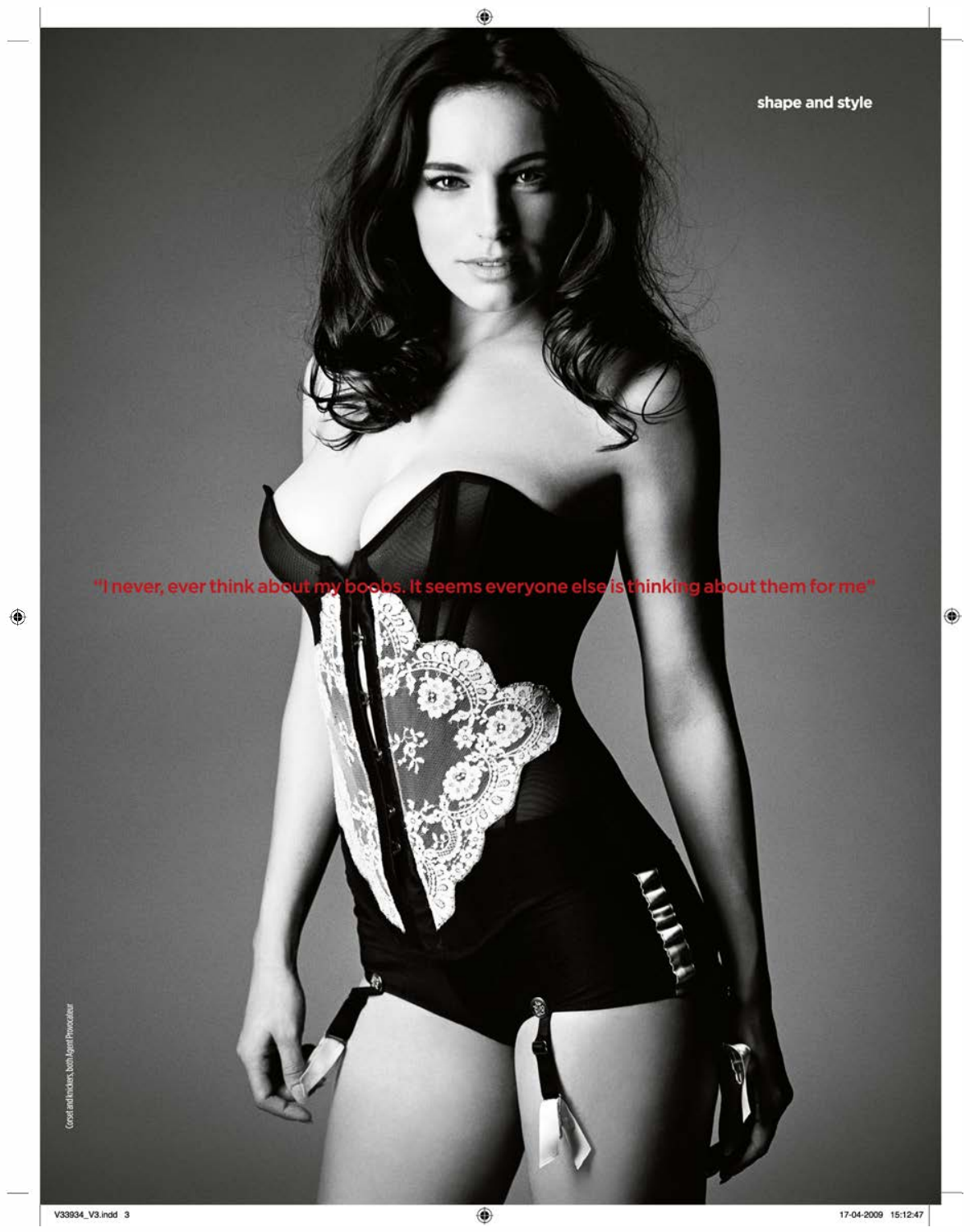discipline freak around food that I am now. Being, by nature, a greedy person, and coming from essentially greedy stock (and therefore being the sort of person who'd take the bone on the carpet after Sunday lunch if left to her own devices), training myself to be a "restricter" rather than a "permitter" has served me very, very well over the past 20-odd years. As Immanuel Kant once put it, "Man must be disciplined, because he is by nature raw and wild." He was right. If I ate what I wanted, I'd be the size of a house. I *was* the size of a house in my teens and early twenties ( well, not quite, but certainly leaning towards the zaftig). Ugh. Those dark, furtive years of living **in** oversized pullies and leggings, of eating chocolate digestives **in** bed until one's tummy hurt ... No way, no way, no *way* do I ever want to go back there.

And yet. There's a part of me that thinks, why not? Who knows if that's the way it would be now? And even if it was, would it, in the grand scheme of things, matter now that there is Spanx? This security blanket of self-control I've lived under for the past two decades, this treating of the bread basket as if it had an electric fence around it, this Chicken Little-like belief that the sky will fall in if I have the biscuit that goes with the coffee at the hairdresser's, or if I eat the crusts off the kids' toast - sometimes I wonder what, exactly, it is all in aid of. Am I a Hollywood actress preparing for her latest role? Does my other half actually like the look of ribs you can play a tune on? Would any of my friends even notice or care? Why not, in short, excite my tastebuds and *be* the nineand-a-half-slash-10 stone that God meant me to be, as opposed to the seven-and-a-halfslash-eight I've so carefully, painstakingly maintained since having my last baby?

And so it is I embark on my latest guinea-pig

## *Little Boots*  **Singer, 25**

Standing at a shade under 5ft, and with a shoe size of two-and-a-half, Victoria Hesketh's diminutive stature is one that she has to work hard to compensate for. "I've been wearing heels since the age of 13," she says. "My feet are probably ruined from a lifetime of stilettos. It's really hard to find shoes to fit - my feet are about the same size as most other people's hands - and I often have to buy children's shoes."

The Blackpool-born popette may share her moniker, Little Boots, with Caligula, but she shares none of the despotic Roman emperor's megalomania. "I like having a humble nickname," she explains. "I think my name suits my personality." Thankfully, Hesketh's alter ego more than makes up for her lack of gravitational pull. "Heels are a huge part of how I present myself on stage, or in the media. I always wear them while performing; it makes me feel more myself. It can be hard on your feet - right now, I could really do with a pedicure." *Little Boots's album "Hands" is released June 8*  stunt for *Vogue.* With not a little bit of fear. Because who knows how it's all going to end? Will I put on three stone in as many weeks? **Will** I have to throw away all my clothes? **Will**  I, more importantly, still be me? That's my "thing" after all – being thin.

Am I the only person in the world who devotes such energy, such head space, such precious, precious time to the topic? Hardly. There are plenty of you out there - smart, sane, university-educated women - who do exactly the same thing. Women who inwardly

flinch when they are told they **Who knows** look healthy or well; women whose sense of wellbeing and serenity pivots almost exclusively on the way their jeans fit that morning; women who, to put it bluntly, teeter on the edge of a serious food disorder. In theory, we can quite see the inanity, the boringness, the slight obscenity of it all. Of course we can. Us? Rexies? No way! In practice, it's a little trickier.

Dieting, reducing, restricting, improving -it's too much a part of our societal vernacular for anyone vaguely in the loop not to buy into. (Even my six-year-old knows what a **BMI** is, thanks to his Nintendo **Wii.)** That most of us aren't thin (13 million of us will supposedly be clinically obese by  $2010$ ) – you've got to figure that into it, too. The media can bang on and on about how curvy is the new black; Special K can conduct as many surveys as it wants claiming that women are at their happiest when they are size 14, and that men are turned off by the feel of hip bones, and so on and so forth. As long as there's this much food around in our lives, as long as our eating of it stays so divorced from its primary function of survival, as long as the path of most resistance is to weigh less rather than more, and the path of least resistance is to weigh more rather than less, thin is always going to be very much in.

For encouragement and inspiration on my little journey, I give the broadcaster Kirsty Young a call. For years, Young, 40, was on the diet treadmill, spending inordinate amounts of time, money and energy on trying to be thinner. Then, a few years ago, when her eldest daughter Freya was about two, Young went to see the hypnotist Paul McKenna, who, over a course of treatments, involving neuro-linguistic programming, positivevisualisation techniques and learning to see food as a friend rather than an enemy, helped her to "see the light". Ever since, she has eaten exactly what she wants, not least so that Freya won't think of her as being "one of those mummies who doesn't eat croissants".

The perverse and wonderful upshot of

completely letting go - of having the ice cream, of ordering what she felt like ordering as opposed to what she thought she ought to order, of seeing food as something to be enjoyed rather than feared - is that she not only lost weight, but she has kept it off ever since. Now she finds herself almost evangelical about the subject.

"People don't talk about this," she says, "but it's really kind of an epidemic how many smart, dominant, fabulous females I know who are ruled by food. Not that there aren't

**how it's going to end? Will I still be me?That's my "thing" after all being thin** 

still moments when I think, 'Gosh, my jeans are tighter,' or that I've been eating more than usual and that I really ought to be thinner. It's hard not to when operating in a world where I know, ultimately, that's what people judge us on. But I work very hard at 'surfing' those feelings. I remind myself of how horrific it felt to be in the grip of a crash diet, and of the insanity

of the dieter's mind -which is thinking about food the entire time, except when you are actually eating it."

Buoyed by Young's words, I hop over to the local deli and order a salami baguette. (Say after me: "A baguette is a friend, not an enemy. A friend, not an enemy.") Later, on the way back from the school run, I get an urge for some hot chocolate and text my friend, a recovering chocoholic, to ask where the best, best place to get one is. She texts me back immediately: "Not telling!" And then seconds later: "R U OK? U sound bad. Do you need to talk about it?"

Not wanting to be persuaded off course, I don't reply, and persuade my elder son to let me make a detour to Hotel Chocolat on Kensington High Street for a 70 per cent hot-chocolate shot. My *God.* The pleasure of it. I'd better do this more often so it becomes less of a, well, treat. At around 8pm (usually the time of day that I'll have a large slug of wine to keep hunger pains at bay), I have a rootle around the "frag" drawer (as we call the cupboard in our kitchen where the teenagers' post-clubbing food is kept) and polish off a small packet of stale prawncocktail crisps. Supper, meanwhile, is a totally off-piste cheese and biscuits (all those carbs, all that fat, at this time of the day!), standing up. Then I think about what else, now that I'm allowed, I might fancy. Thus, instead of bolting to bed with the crossword the moment I've eaten (as I usually do to avoid temptation), I crack open a carton of vanilla Häagen-Dazs, scoop out a large bowlful, add some Skippy Peanut Butter and a sprinkling of Malden salt (try it  $-$  it's amazing), and plop down on the sofa in >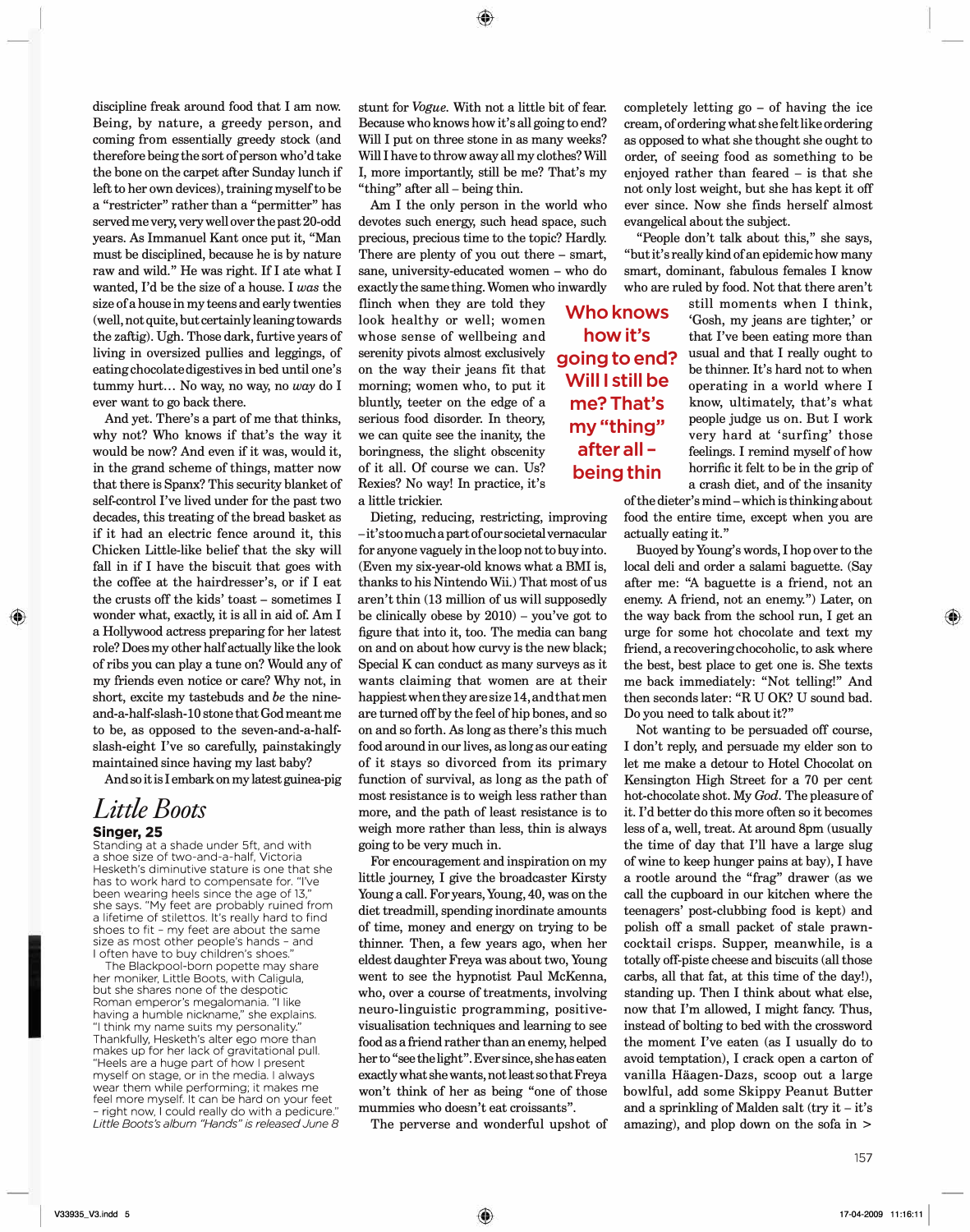front of the TV. Out of the corner of my eye, I can see my boyfriend Nick staring at me with a mixture of baffiement and quiet hope. A girlfriend who tucks in? Is it his birthday or what?

Like anybody with a fat-phobic parent (courtesy of my dad, I did a lot of secret sweetie-eating in the loo when I was little), food, for me, has always been an issue. The lack of it. The surfeit of it. Just it. My teenage

years were a long round of failed diets, of living on nothing but Limmits and PLJ juice, or Ayds, those weird little dietetic toffees - and then, after a day or so of white-knuckled hell, eating everything, but *everything,* in sight. The "epiphany", if you like, came after I had my heart broken nearly 20 years ago and, as a sort of protest, lost loads of weight. I than I thought realised then that although there

are many things in the world you can't control, the one thing you can control is what you eat. And, aside from the two times I was pregnant, when I ate for Britain, and aside from the odd post-hangover binge, I've pretty much kept to my little system ever since. Which is to say no pudding, chocolate or ice cream, ever; no potatoes or rice; no butter on my toast in the morning; and strictly just Diet Coke at the movies. It's not as joyless as it sounds. I eat tons of meat, tons of veg, tons of salad and fruit. I eat dressing. I eat chicken skin. I drink alcohol. And, even at my thinnest (around 7st 101b, with a BMI of 18), I would not be clinically diagnosed as an anorexic.

Ten days in, and it's scary just how easy it is for a living organism to eat more if it is fed more. In a way, I can't help feeling like a laboratory rat, the way having chips with everything, a hot chocolate at 4pm and ice cream after supper have all so swiftly become part of my daily routine. After years and years of not needing those things, I suddenly feel physically deprived if I have to go without. All of which is fine, absolutely fine. I'm doing great, as long as I fully understand that ifl continue on this trajectory, I will put on weight. It will be a physical impossibility not to. For now, I think I am OK about that. Just about.

Do I feel fatter? Not really. In fact, come to think of it, I feel pretty great. True, I haven't got on the scales since I started, or looked at myself from behind in my closet mirror. (Actually, I can't do that anyway, as the door that was used for this purpose for so long has finally fallen off its hinges.) True, I stand at the back of the room at yoga, as opposed to opposite the mirrors at the front. (Mirrors are quixotic, unpredictable things. I don't want them to mess with my head right now.) And true, too, that on a shopping trip to the Kildare Village outlet store in Ireland, my size in Levi's, which used to be 25, now appears to be 29. But this must surely be an Irish sizing thing. Because weightwise, I don't feel terribly different. Maybe, while concentrating on being such a control freak, I was actually eating more than I thought?

Quite possibly, says Dr Nicolette Ray, founder ofLovefoodlovelife.com, a counselling

**Maybe, while concentrating on being such a control**  service that helps clients say no to diets, control and deprivation, and instead see food as "a fantastic source of pleasure". According to Ray,  $37 - a$  slim, cute blonde with a BMI of "about 20" - the constant eating of what you think you should have, rather than what you want, doesn't always mean you'll lost weight. Calorie for calorie, eating the bad stuff instead of the good stuff **freak, I was actually eating more** 

won't necessarily make you fat.

"I'm not saying don't be disciplined," Dr Ray says from her office on Harley Street. "I'm saying be unwaveringly disciplined about what you really, really feel like at that particular moment in time. It's about being present with your food, really. It's the mindful, almost Buddhist approach." There's that mindfulness word again. It's *sooo* in the mix.

Ha. Something to practise with... The nanny has just baked a bulk-order batch of her special chocolate ganache cupcakes. So that's what I eat for my lunch: a chocolate cupcake, sliver by sliver, really treating it like the ambassador from the cosmos it is, and trying to explore how I feel with each chocolatey bite. A good two hours later

(eating mindfully takes quite a long time), I suddenly feel wonderfully In The Zone. See, I knew it: one can eat anything one wants to eat, as long as one eats it in the right way.

To keep the momentum going, I meet up with Sahar Hashemi, co-founder of Coffee Republic and creator of the hip, healthy sweetie label Skinny Candy. Hashemi, **was pregnant**  40, knows a thing or two about

sacrificing everything to the temple of thinness. Her fighting weight, before she got married, was around seven-and-a-half stone. She maintained this low weight by cutting out carbs, of course, skipping the occasional dinner, and, like me, beating herself up hard if she ever let herself cheat. Then she fell in love with her husband.

"It's pretty hard to maintain seven-and-ahalf stone when you're in a relationship," she shrugs over a latte at the Berkeley. This is not a good sign at all.  $>213$ 

"Something had to give, and what gave was my obsession with being thin." Vindicating the Kirsty Principle, Hashemi looks as elegant and pencil-slim as ever, despite claiming to be "a few kilos heavier". More important though than what the scales say is how she feels, and she feels pretty good and appalled at how joyless life was back then, how narrow her world had become. But she is not 100 per cent committed quite yet: "It's definitely a beautiful thing eating foie gras in bed with your lover, but I don't know whether I really am a croissants-forbreakfast sort of person. It might be that, in truth, a boiled egg is much more my thing." She says, too, that she misses that state of "wanting", lusting after food in the way one does when one is genuinely, genuinely hungry, as opposed to being sated pretty much most of the time.

I know exactly what she means. Although it's wonderful in one sense, this new-found freedom – not being bound by what one can and can't eat - in another, it's not. I miss that honest, caveman-style hungriness one gets when one is super-strict about not eating between meals. I hate being too full for a nice glass of wine. And I hate, hate, hate that way I snack throughout the day. I read recently that what gets Jeremy Paxman out of bed every morning is the thought of finding out new stuff. Well, what normally gets me out of bed is breakfast - especially if there's fig jam from Carluccio's in the house. Jam on toast, the only time I ever eat bread, is my one "treat" of the day. Now, though, fig jam, schmig jam. Who cares? As for the parmesan custard I used to make everyone order at Le Cafe Anglais without ever trying it myself, the sourdough breadsticks I never let myself

**I've become obsessed with shoes and bags. The last time that happened was when I** 

have at the Wolseley, the crème brûlée at Scott's, even the chèvrefilled chocolates from Parisian chocolatier Jean-Paul Hevin, which I've been having on-andoff fantasies about for almost five years ... Now, it all kind of tastes the same. But does that mean I can take it or leave it? Does it fuck. Put it in my path, and I'll hoover it up.

Meanwhile, that brief spate of body eumorphia, it's gawn ... When I look down at myself in the shower, all I can see is a well-fed belly. When I'm out at night, my Kiki de Montparnasse maitresse belt, which I wear with the oversized-topand-leggings look (well, you've got to go in somewhere, haven't you?) feels like it's been in the wash. Most tellingly, I've become obsessed by shoes and handbags. The last time that happened was when I was pregnant.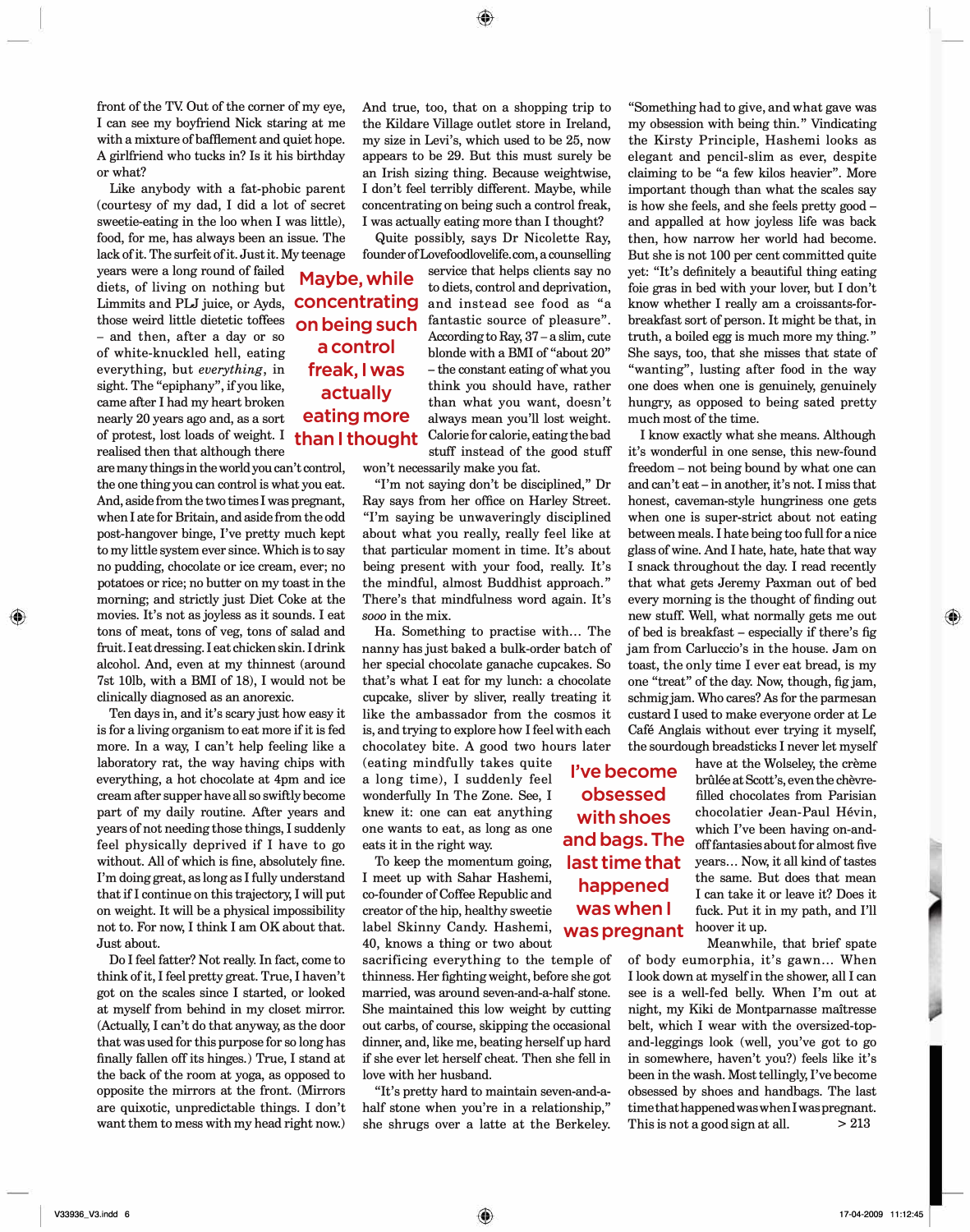

رەك